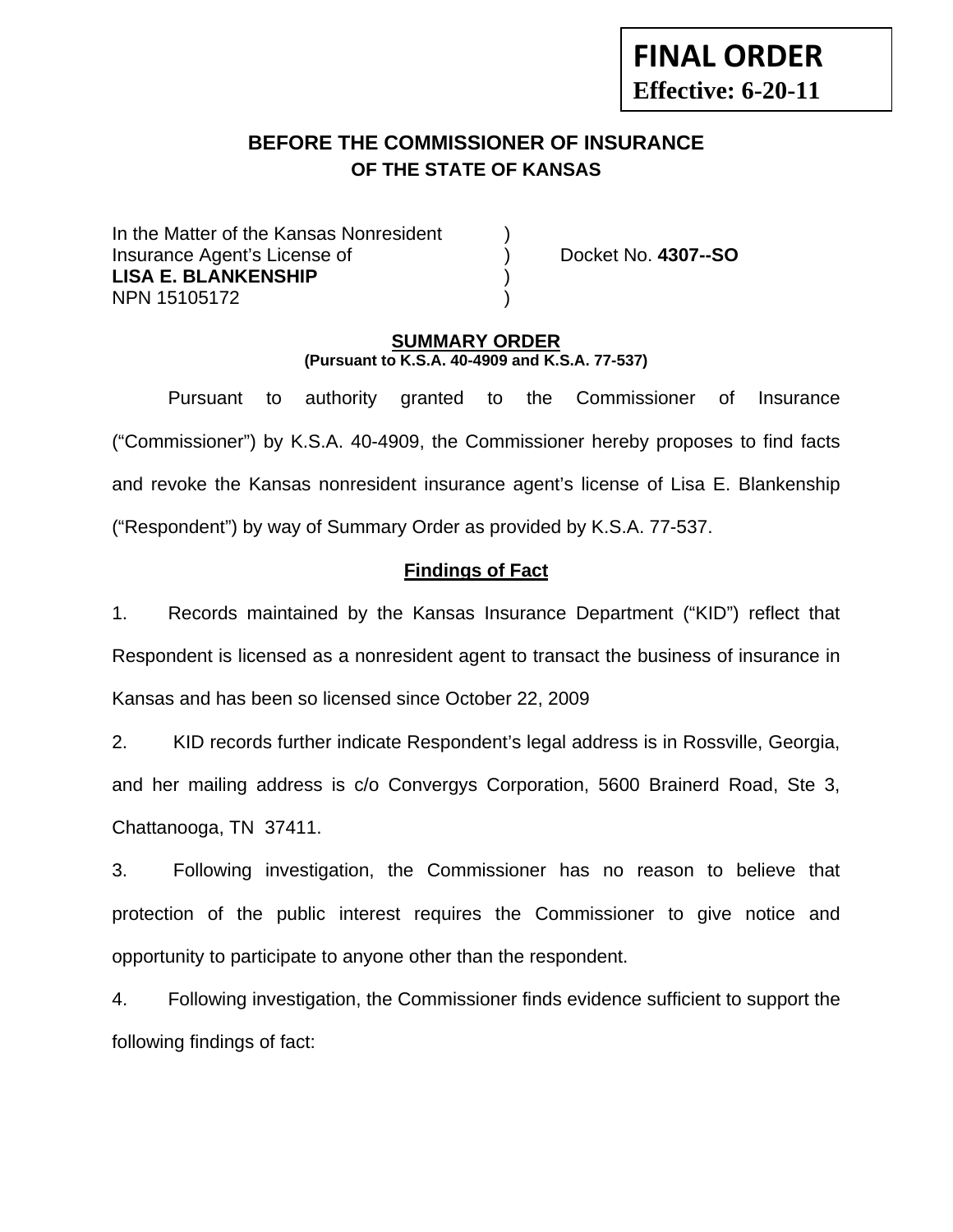5. Effective December 31, 2010, Respondent's Georgia insurance producer license lapsed.

6. Effective April 6, 2010, Respondent's Washington license was revoked.

7. Effective October 22, 2010, Respondent's South Dakota license was revoked.

8. Respondent did not report these actions to the Commissioner within 30 days as

required by K.A.R. §40-7-9(a) and has not reported them to date.

9. By letter of April 20, 2011, counsel for KID wrote to Respondent at her mailing

address of record and invited Respondent to reply within 15 business days if she

disputed the above.

10. To date, Respondent has not replied, and the letter has not been returned.

### **Applicable Law**

11. K.S.A. 2010 Supp. 40-4909(a) provides, in relevant part:

"The commissioner may deny, suspend, revoke or refuse renewal of any license issued under this act if the commissioner finds that the applicant or license holder has: . . .

 (2) Violated: (A) Any provision of chapter 40 of the Kansas Statutes Annotated, and amendments thereto, or any rule and regulation promulgated thereunder; . . . .

 (9) Had an insurance agent license, or its equivalent, denied, suspended or revoked in any other state, district or territory." K.S.A. 2010 Supp. 40- 4909(a).

12. K.A.R. §40-7-9 requires a licensed agent to report to the Commissioner within 30

days any disciplinary action against the agent's license by the insurance regulatory

agency of another jurisdiction or any criminal conviction.

13. In addition, the Commissioner may revoke any license issued under the Insurance Agents Licensing Act if the Commissioner finds that the interests of the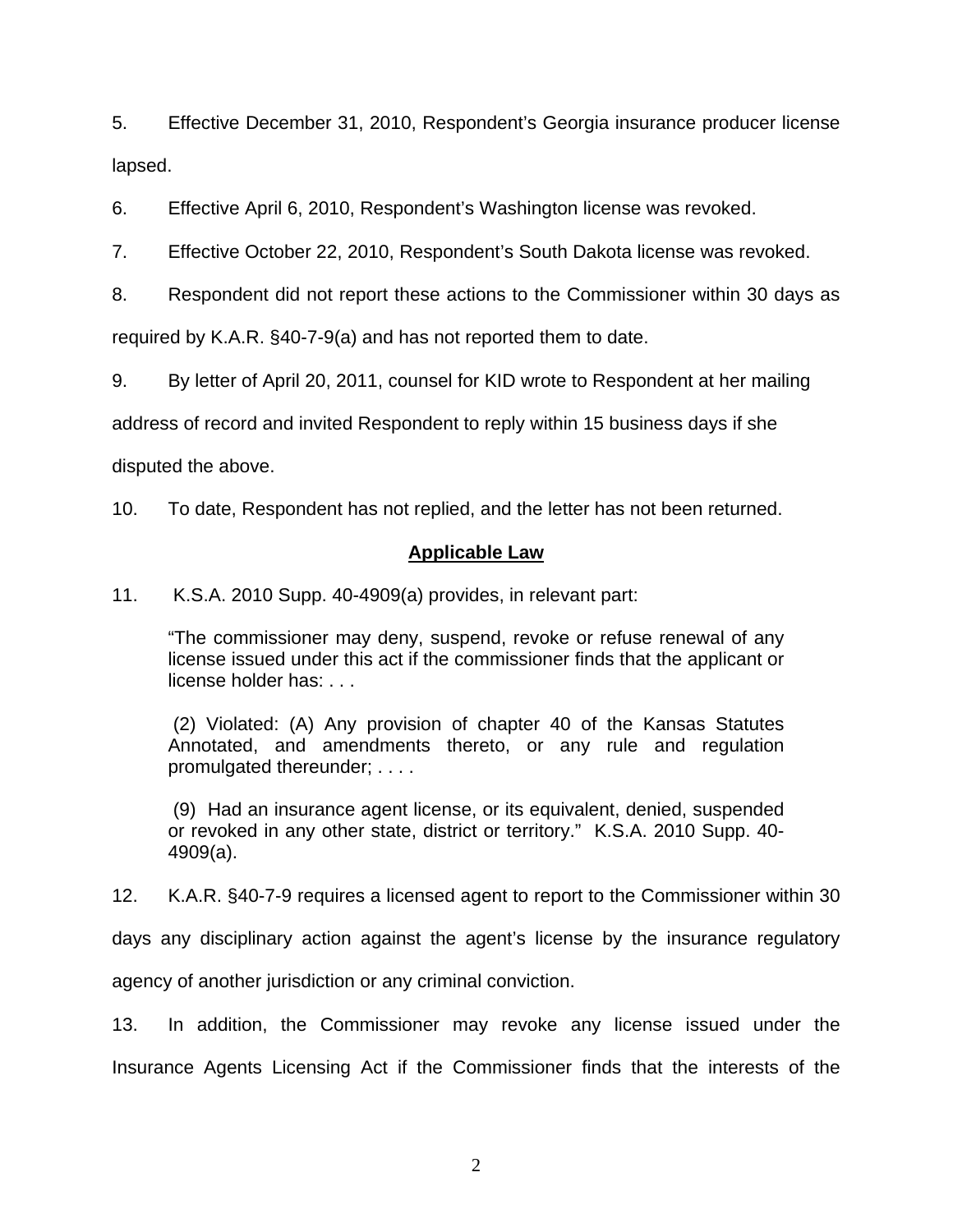insurer or the insurable interests of the public are not properly served under such license. K.S.A. 2010 Supp. 40-4909(b).

14. K.S.A. 2010 Supp. 40-4906(a) provides that a person who is not a resident of Kansas shall receive a nonresident license if the nonresident person is licensed and in good standing in his or her home state unless denied licensure under K.S.A. 40-4909.

#### **Conclusions of Law**

15. The Commissioner has jurisdiction over Respondent as well as the subject matter of this proceeding, and such proceeding is held in the public interest.

16. The Commissioner finds, based on the undisputed facts contained in paragraphs 6 through 8, that Respondent's license may be revoked pursuant to K.S.A. 40- 4909(a)(2)(A) because Respondent has violated K.A.R. §40-7-9 by failing to report a disciplinary action against her insurance agent license by another state.

17. The Commissioner finds that Respondent's license may be revoked pursuant to K.S.A. 40-4909(a)(8) because Respondent has a license revoked or suspended by other states.

18. Based on the foregoing findings, the Commissioner concludes that sufficient grounds exist for the revocation of Respondent's insurance agent's license pursuant to K.S.A. 40-4909(a).

19. The Commissioner further concludes Respondent's license may be revoked pursuant to K.S.A. 40-4909(b) because such license is not properly serving the interests of the insurer and the insurable interests of the public.

3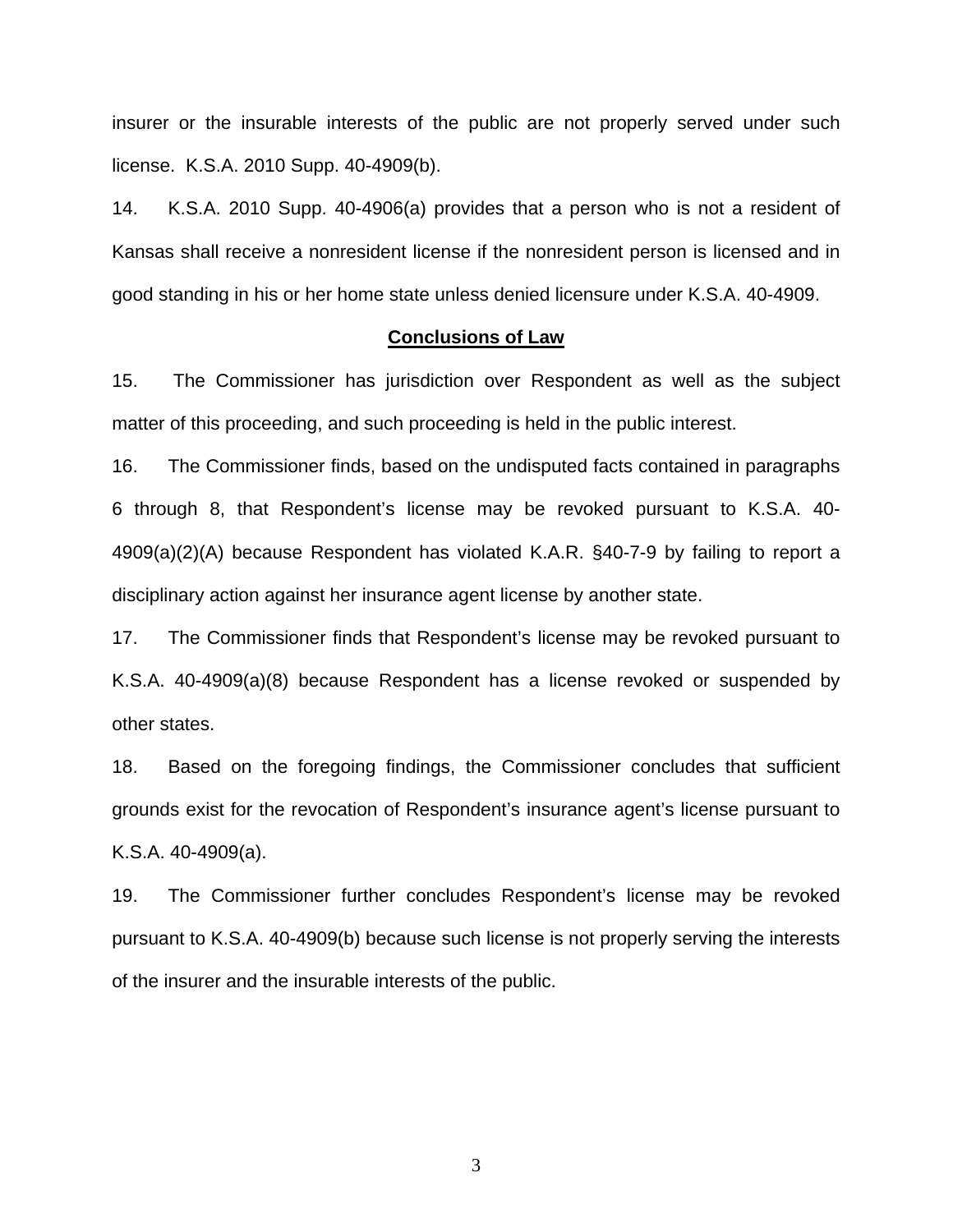20. In addition, the Commissioner concludes that Respondent is no longer qualified to hold a license based on reciprocity because Respondent is no longer licensed in her state of residence.

21. Based on the facts and circumstances set forth herein, it appears that the use of summary proceedings in this matter is appropriate, in accordance with the provisions set forth in K.S.A. 77-537(a), in that the use of summary proceedings does not violate any provision of the law, the protection of the public interest does not require the KID to give notice and opportunity to participate to persons other than Respondent, and after investigation, KID believes in good faith that the allegations will be supported to the applicable standard of proof.

#### **Policy to be Served**

22. Before issuing an insurance agent license, the Commissioner must determine that the applicant is qualified and has not committed any act that would be grounds for denial, suspension, or revocation. K.S.A. 40-4905(b). Further, the Commissioner may revoke any license issued under the Insurance Agents Licensing Act if the Commissioner finds that the interests of the insurer or the insurable interests of the public are not properly served under the license. The following action is appropriate to promote the security and integrity of the insurance business and protect insurance consumers by licensing, or continuing to license, persons or entities to sell, solicit, or negotiate insurance in the State of Kansas only if their conduct indicates they are both qualified and trustworthy.

 **IT IS THEREFORE ORDERED BY THE COMMISSIONER OF INSURANCE THAT** the Kansas nonresident insurance agent's license of **LISA E. BLANKENSHIP** is

4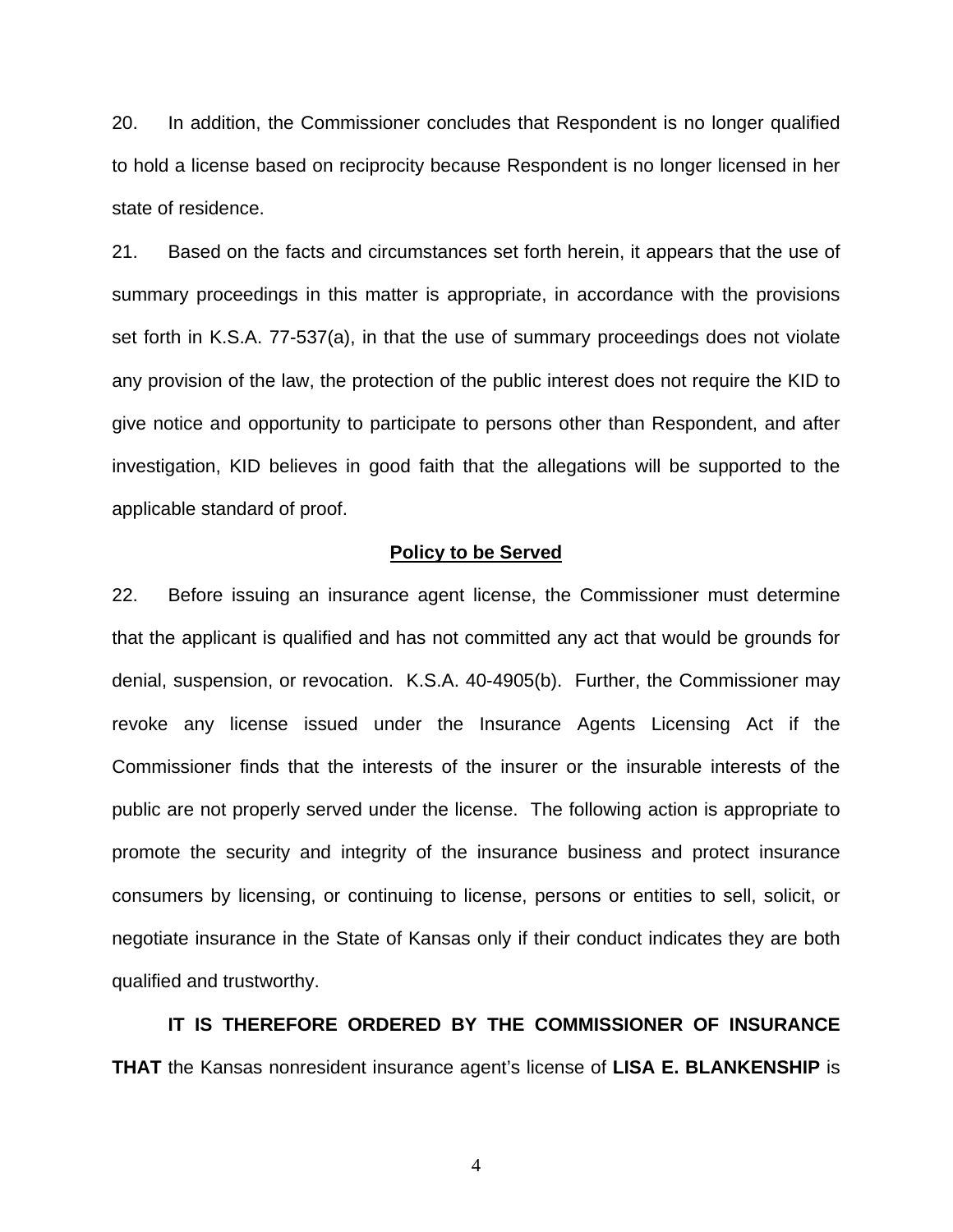hereby **REVOKED. It is further ordered,** that **LISA E. BLANKENSHIP** shall **CEASE and DESIST** from the sale, solicitation, or negotiation of insurance, doing any act toward the sale, solicitation, or negotiation of insurance, and/or receiving compensation deriving from the sale, solicitation, or negotiation of insurance conducted on and after the effective date of this order.

### **IT IS SO ORDERED THIS \_\_31st\_\_\_ DAY OF MAY 2011, IN THE CITY OF TOPEKA, COUNTY OF SHAWNEE, STATE OF KANSAS.**



 \_/s/ Sandy Praeger\_\_\_\_\_\_\_\_\_\_\_\_\_\_\_\_ Sandy Praeger Commissioner of Insurance

 \_/s/ Zachary J.C. Anshutz\_\_\_\_\_\_\_\_\_\_ Zachary J.C. Anshutz General Counsel

# **NOTICE OF RIGHTS TO HEARING AND REVIEW**

# **Within fifteen (15) days of the date of service of this Summary Order,**

**Respondent** may submit a written request for a hearing pursuant to K.S.A. 77-537 and

K.S.A. 77-542. Any request for a hearing should be addressed to the following:

 Zachary J.C. Anshutz, General Counsel Kansas Insurance Department 420 S.W.  $9<sup>th</sup>$  Street Topeka, Kansas 66612